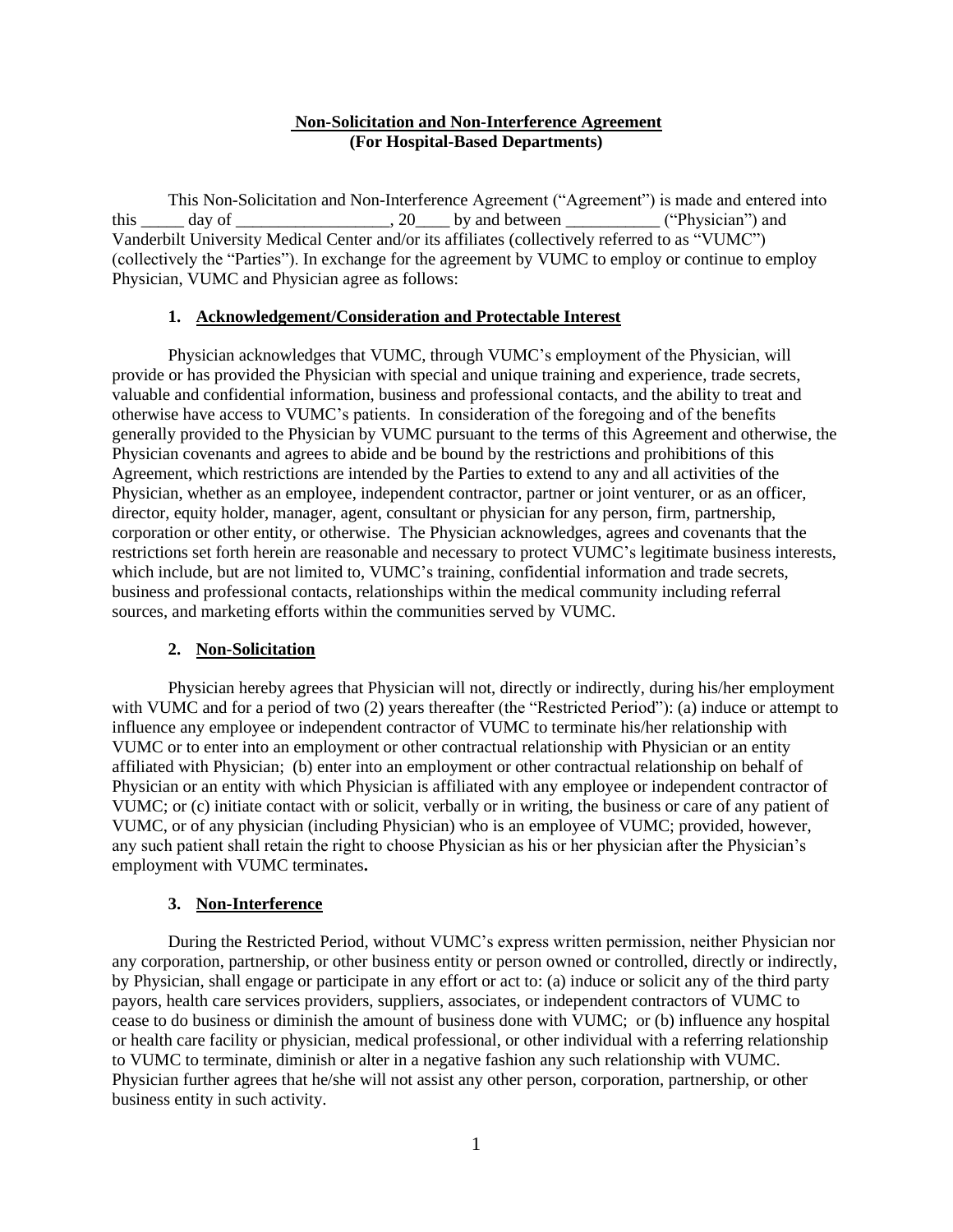### **4. Non-Competition**

Business Administration. Physician acknowledges by his/her initials below this paragraph, that Physician also has business development and administrative responsibilities for VUMC, which has resulted or will result in Physician obtaining additional confidential information regarding the business, administration, and marketing of VUMC, and placing Physician in a position to develop goodwill on behalf of VUMC with referral sources and others within the area medical community. As a result, in addition to the limitations on Physician's practice of medicine set forth above, Physician also agrees that during the Restricted Period, Physician shall not, within the Business Restricted Territory, for his/her own account or the account of any other person or entity, whether as an employee, independent contractor, shareholder, member, partner, agent, director, manager, or through any corporation, partnership, joint venture, limited liability company or other entity, engage in any other business or activity, whether or not for pecuniary gain, that provides medical, diagnostic or therapeutic services, or that otherwise competes with VUMC. The term "Business Restricted Territory" means the area that is within a 25 mile radius of (a) any facility owned by VUMC during the last twelve months of Physician's employment with VUMC; or (b) any facility which Physician knows is being built, purchased (or being considered for such) by VUMC.

# **PHYSICIAN INITIALS:** (initial if applicable)

# **5. Injunctive Relief/Attorney's Fees**

Physician further acknowledges that VUMC would suffer irreparable harm if Physician breaches this Agreement and thus agrees that in the event of such a breach, VUMC will be entitled to a temporary restraining order, temporary or permanent injunctions, specific performance, or other equitable relief, without any showing of irreparable harm or damage or the posting of any bond or other security, in addition to any other rights or remedies which may be available to VUMC. In addition, Physician agrees that Physician will be liable for all reasonable attorneys' fees and costs incurred by VUMC in a successful action to enforce this Agreement, including any fees incurred prior to the filing of a lawsuit.

# **6. Reformation of Agreement Permitted**

Physician acknowledges and agrees that the foregoing non-solicitation and non-competition covenants and other restrictions are reasonable in scope and duration and have been negotiated at arm's length with the advice of legal counsel. Notwithstanding the foregoing, if the period of time or the scope of any restrictions contained in this Agreement should be adjudged unlawful in any court proceeding, then the period of time shall be reduced by such number of months or the scope shall be reduced by the elimination of such portion thereof as is deemed unreasonable so that the foregoing provisions may be enforced during such period of time and such scope as is adjudged to be lawful.

# **7. Governing Law**

Physician acknowledges that the rights of Physician and VUMC under this Agreement will be governed by Tennessee law.

# **8. Choice of Forum**

VUMC and Physician shall submit to the jurisdiction of, and waive any venue objections against, the United States District Court for the Middle District of Tennessee or the Chancery Court for Davidson County, Tennessee in any litigation arising out of this Agreement. Physician hereby expressly waives his/her right to a jury trial in any court proceeding arising out of or relating to this Agreement.